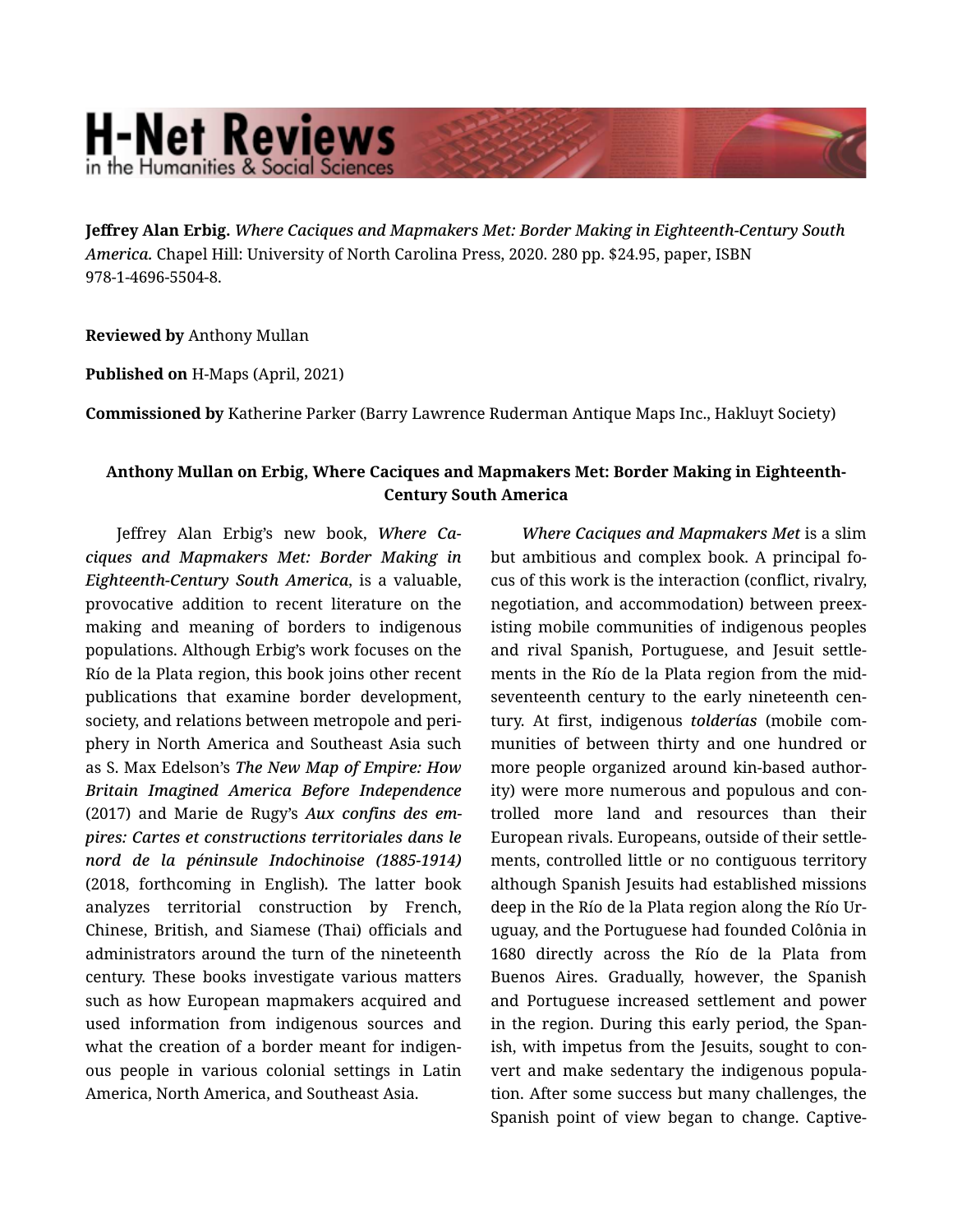taking, which had existed in Río de la Plata since at least the sixteenth century, only intensified as a practice, especially by the Spanish. Increasingly, captive-taking was considered a necessary and le‐ gitimate step to appropriate indigenous land and "to clean and order the countryside" (p. 139). By the early nineteenth century, the Spanish princip‐ ally began to drive off, make captive, and extirpate many of the indigenous peoples of the region.

A second thrust of the book, interwoven with the first, is the struggle between Spain and Por‐ tugal to gain meaningful territorial control in the region, which, by the mid-eighteenth century, led to the Treaties of Madrid (1750) and San Ildefonso (1777). Both treaties provided for the establish‐ ment of joint border commissions tasked with creating marked borders along an approximately 5,000-mile stretch of land between the two Iberian powers in Latin America. Although Erbig briefly considers the work of the most southerly bound‐ ary commissions (tasked with a border bisecting the Río de la Plata region), the officers, and their records, his focus is not the history of the bound‐ ary commissions but rather what the various boundary commissions meant for the indigenous population and how *tolderías* interacted with the three boundary commissions, and what finally was the devastating impact on *tolderías* by loss of interest in a marked border by the earliest South American republics in the region.

The border treaties of 1750 and 1777 created "joint mapping expeditions to walk and measure a border together, something that had never been done before in the Americas, much less on a con‐ tinental scale" (p. 73). At first, boundary commis‐ sions depended on the willingness of indigenous communities to permit Europeans to cross their lands and gain access to food supplies. The Europeans also depended on the indigenous for local guides who had practical knowledge of the land and who could translate indigenous toponyms. In marking the border after the Treaty of San Ildefonso (1777), the commissions created a narrow strip of neutral land between the two lines. By treaty, Spain and Portugal had both agreed that the border should be closed and that no trade should be allowed to cross from one dominion to the other. Yet, as Erbig details, border creation lured several *tolderías* to relocate close by to take advantage of the neutral land. Both Iberian powers began to build a series of forts along the line and recruit settlers from Spain, Por‐ tugal, the Azores, and the Canary Islands. Imperial subjects embarked on occupying lands illegally and were often involved in smuggling. Although a status quo line of the early 1800s was agreed upon, the British invasion of the Río de la Plata (1806) and the French usurpation of the Por‐ tuguese throne caused border negotiations to be suspended. This only added to the woes of many inhabitants of *tolderías* who had been assimilated, run off, or extirpated, not unlike the fate of many Native Americans in North America.

An important aspect of the book that merits special attention is Erbig's use of cartography. Based on GIS mapping software and on data care‐ fully gathered from important archival repositories in Latin America, Portugal, and Spain, Erbig creates thirteen maps. Aside from the fact that the maps are relatively small, the "created" maps are revealing in ways that contemporary European and Jesuit maps are not. The first "created" map (map 2) visualizes in a way no contemporary European map did the archipelago of settlements and *tolderías* that made up the Río de la Plata. This map portrays numerous *tolderías* surroun‐ ded on the periphery by European and Jesuit set‐ tlements along coasts and rivers. Another "cre‐ ated" map (map 3) depicts the range of movement of four influential caciques prior to 1750. The map demonstrates the broad regional reach some ca‐ ciques had who traveled widely within the Río de la Plata region from the Atlantic coast to the Río Uruguay and to Río Paraná. This suggests the in‐ fluence that these caciques held with multiple *tolderías* in determining what access to resources should be given to Europeans. Still other maps